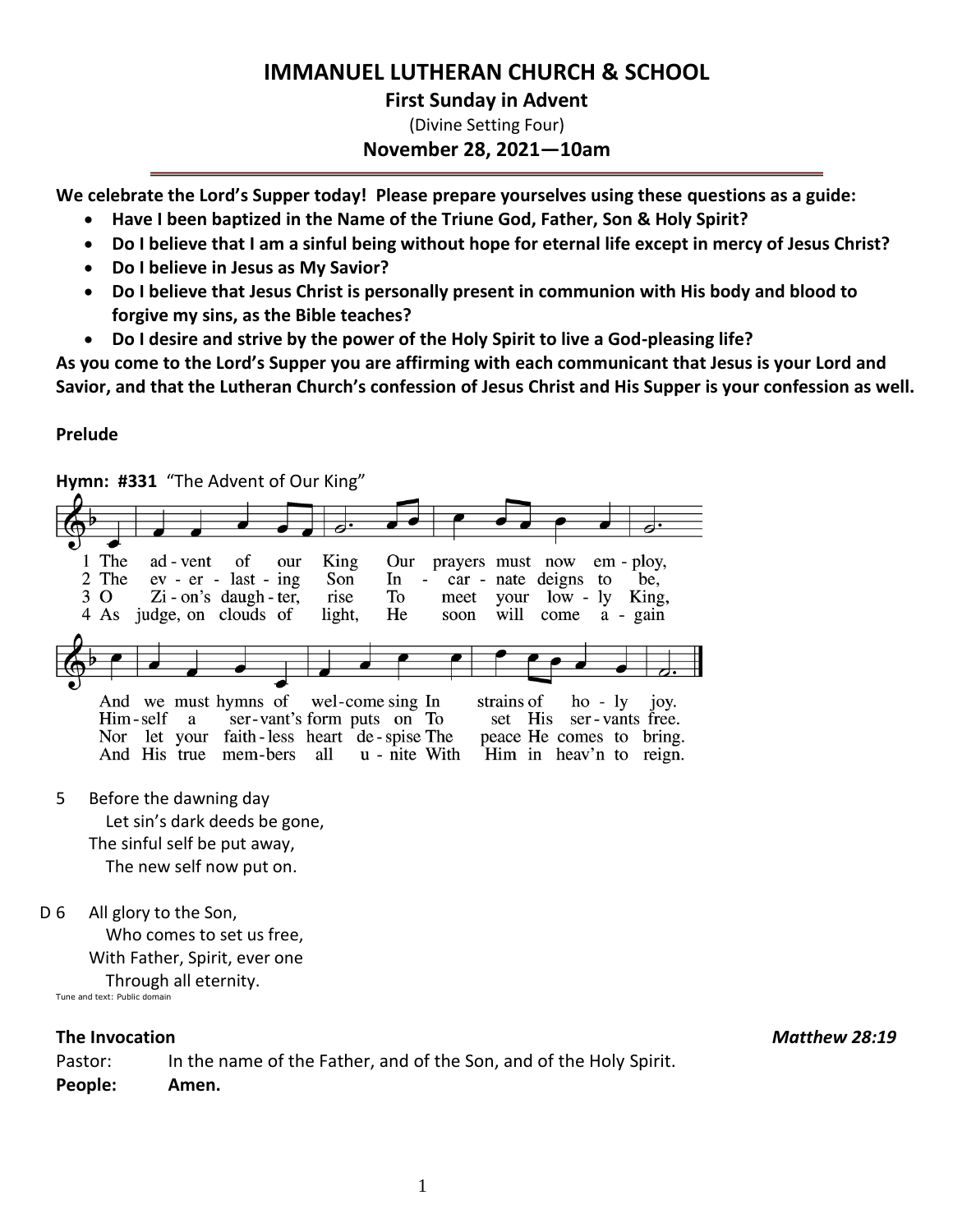## **The Confession of Sins**

Pastor: Our help is in the name of the Lord.

**People: Who made heaven and earth.**

Pastor If you, O Lord, kept a record of sins, O Lord, who could stand?

**People: But with You there is forgiveness; therefore You are feared.**

Pastor: Since we are gathered to hear God's Word, call upon Him in prayer and praise, and receive the body and blood of our Lord Jesus Christ in the fellowship of this altar, let us first consider our unworthiness and confess before God and one another that we have sinned in thought, word, and deed, and that we cannot free ourselves from our sinful condition. Together as His people let us take refuge in the infinite mercy of God, our heavenly Father, seeking His grace for the sake of Christ, and saying: God, be merciful to me, a sinner.

**People: Almighty God, have mercy upon us, forgive us our sins, and lead us to everlasting life. Amen**

## **The Word of Absolution**

- Pastor: Almighty God in His mercy has given His Son to die for you and for His sake forgives you all your sins. As a called and ordained servant of Christ, and by His authority, I therefore forgive you all your sins in the name of the Father and of the Son and of the Holy Spirit.
- **People: Amen.**

#### **Introit**

- P: Behold, your king is coming to you; righteous and having salvation. Who in the skies can be compared to the Lord? Who among the heavenly beings is like the Lord, Righteousness and justice are the foundation of Your throne; steadfast love and faithfulness go before You. Blessed are the people who know the festal shout, who walk, O Lord, in the light of Your face, who exult in Your name all the day and in Your righteousness are exalted. For our shield belongs to the Lord, our king to the Holy One of Israel.
- **All: Glory be to the Father and to the Son and to the Holy Ghost; as it was in the beginning, is now and ever shall be, world without end. Amen.**

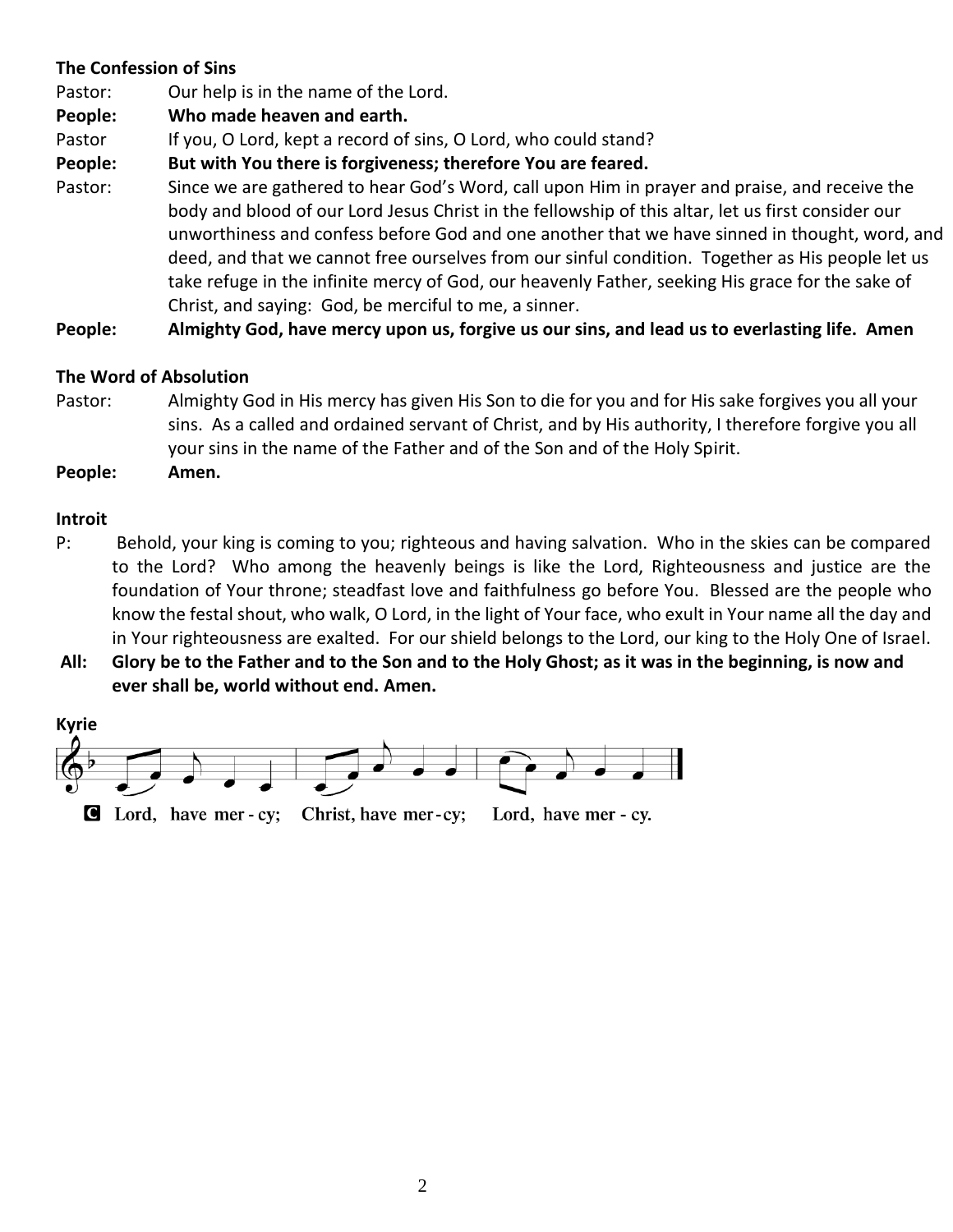**The Gloria in Excelsis** 



#### **The Salutation**

Pastor: The Lord be with you.

**People: And also with you.**

#### **The Collect for The Day**

Pastor: Let us pray:

**People: Stir up Your power, O Lord, and come, that by Your protection we may be rescued from the threatening perils of our sins and saved by Your mighty deliverance; for You live and reign with the Father and the Holy Spirit, one God, now and forever.** 

**People: Amen.**

#### **The Old Testament Reading –** Jeremiah 33:14-16

<sup>14</sup> "Behold, the days are coming, declares the Lord, when I will fulfill the promise I made to the house of Israel and the house of Judah.

 $15$  In those days and at that time I will cause a righteous

Branch to spring up for David, and he shall execute justice and righteousness in the land.

 $16$  In those days Judah will be saved, and Jerusalem will dwell securely. And this is the name by which it will be called: 'The LORD is our righteousness.'

Pastor: This is the Word of the Lord.

**People: Thanks be to God.**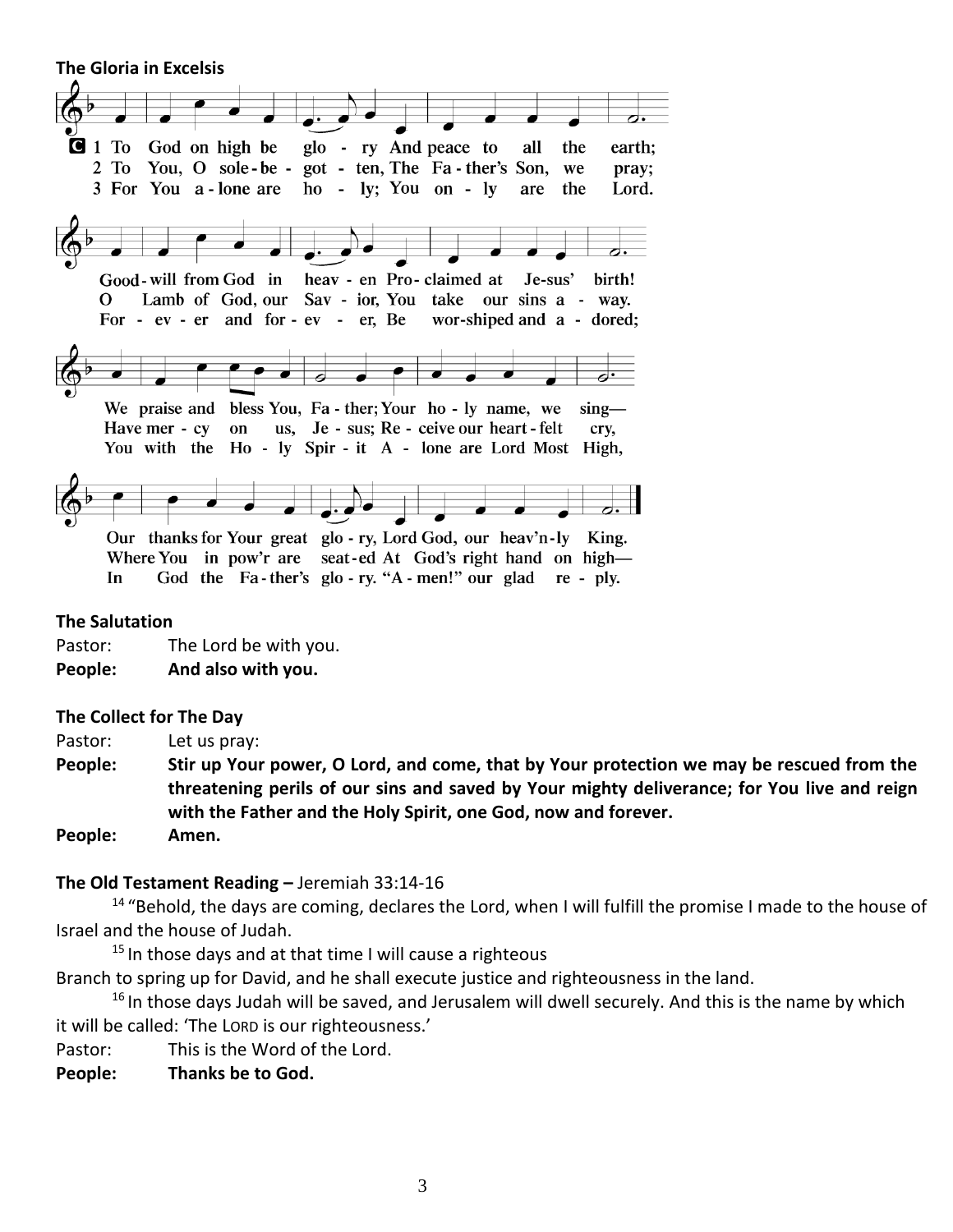#### **The Gradual**

**All: Rejoice greatly, O daughter of Zion. Shout aloud, O daughter of Jerusalem. Behold, Your king is coming to you; righteous and having salvation. Blessed is he who comes in the name of the Lord. From the house of the Lord we bless you.**

#### **Epistle Reading –** 1 Thessalonians 3:9-13

<sup>9</sup> For what thanksgiving can we return to God for you, for all the joy that we feel for your sake before our God, <sup>10</sup> as we pray most earnestly night and day that we may see you face to face and supply what is lacking in your faith?

 $11$  Now may our God and Father himself, and our Lord Jesus, direct our way to you,  $12$  and may the Lord make you increase and abound in love for one another and for all, as we do for you, **<sup>13</sup>** so that he may establish your hearts blameless in holiness before our God and Father, at the coming of our Lord Jesus with all his saints.

Pastor: This is the Word of the Lord.

**People: Thanks be to God.**

#### **Special Music:** "Waiting for a King" *Choir*



#### **The Gospel**

Pastor: The Holy Gospel is written in the 19<sup>th</sup> chapter of St. Luke beginning at the 28<sup>th</sup> verse.

## **People: Glory be to Thee, O Lord!**

 $28$  And when he had said these things, he went on ahead, going up to Jerusalem.

 $29$  When he drew near to Bethphage and Bethany, at the mount that is called Olivet, he sent two of the disciples, <sup>30</sup> saying, "Go into the village in front of you, where on entering you will find a colt tied, on which no one has ever yet sat. Untie it and bring it here.

 $31$  If anyone asks you, 'Why are you untying it?' you shall say this: 'The Lord has need of it.'"

 $32$  So those who were sent went away and found it just as he had told them.

 $33$  And as they were untying the colt, its owners said to them, "Why are you untying the colt?"

 $34$  And they said, "The Lord has need of it."

 $35$  And they brought it to Jesus, and throwing their cloaks on the colt, they set Jesus on it.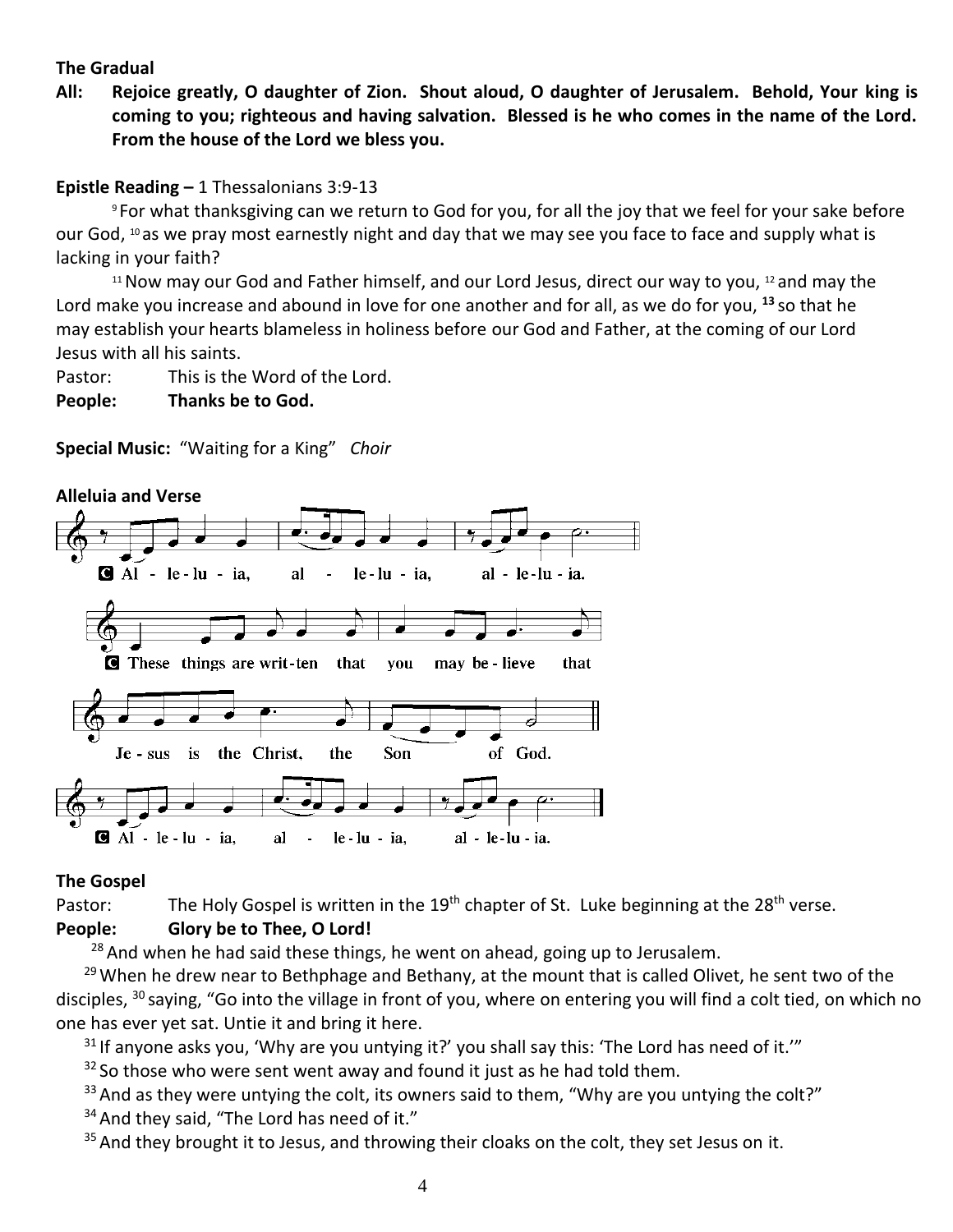$36$  And as he rode along, they spread their cloaks on the road.

 $37$  As he was drawing near—already on the way down the Mount of Olives—the whole multitude of his disciples began to rejoice and praise God with a loud voice for all the mighty works that they had seen, <sup>38</sup> saying, "Blessed is the King who comes in the name of the Lord! Peace in heaven and glory in the highest!"

<sup>39</sup> And some of the Pharisees in the crowd said to him, "Teacher, rebuke your disciples."

<sup>40</sup> He answered, "I tell you, if these were silent, the very stones would cry out."

Pastor: This is the Gospel of our Lord.

**People: Praise be to Thee, O Christ!**

#### **The Apostles Creed**

**All: I believe in God the Father Almighty, Maker of heaven and earth.** 

**And in Jesus Christ His only Son, our Lord; Who was conceived by the Holy Spirit, Born of the Virgin Mary; suffered under Pontius Pilate, was crucified, died and was buried; He descended into hell; The third day He rose again from the dead; He ascended into heaven and sits at the right hand of God the Father Almighty; From thence He will come to judge the living and the dead.**

**I believe in the Holy Spirit; the holy Christian Church, the communion of saints; the forgiveness of sins; the resurrection of the body; and life everlasting. Amen.**

**Hymn #442** "All Glory, Laud & Honor"



**Sermon –** "The Divine Drama"  *Luke 19:28-40*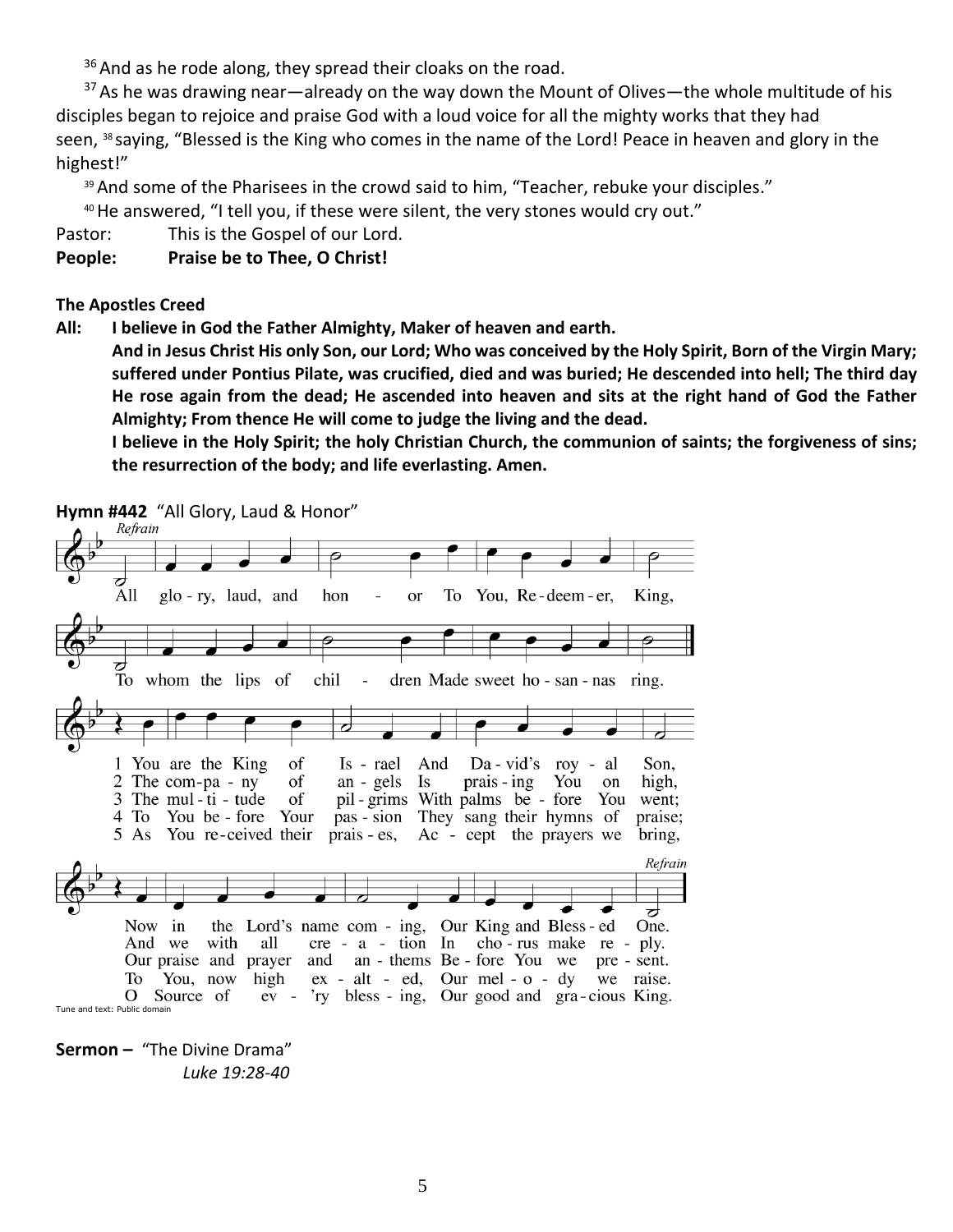#### **The Offertory**

**All: Create in me a clean heart, O God, and renew a right Spirit within me. Cast me not away from Thy presence, and take not Thy Holy Spirit from me. Restore unto me the joy of Thy Salvation; and uphold me with Thy free Spirit. Amen.**

## **Offering**

## **Prayer of the Church**

## **The Prayers**

Healing from Covid for Carol Lee, sister of Richard Seedroff Healing for Randy, neighbor of Frank & Faith Plumb Prayers for smooth relocation and transition for the Bingamon family, from St. Louis, MO

(*Please help us keep our attendance numbers accurate by filling out the attendance cards and putting in basket on the way out.)*

## **The Lord's Prayer**

**All: Our Father who art in heaven, hallowed be Thy name, Thy kingdom come, Thy will be done on earth as it is in heaven; give us this day our daily bread; and forgive us our trespasses as we forgive those who trespass against us; and lead us not into temptation, but deliver us from evil. For thine is the kingdom and the power and the glory forever and ever. Amen.**

#### **The Words of Institution** *Matthew 26:26-28*

P: Our Lord Jesus Christ, on the night when He was betrayed, took bread, and when He had given thanks, he broke it and gave it to the disciples and said: "Take, eat; this is My body, which is given for you. This do in remembrance of Me." In the same way also He took the cup after supper, and when He had given thanks, He gave it to them, saying: "Drink of it, all of you; this cup is the New Testament in My blood, which is shed for you for the forgiveness of sins. This do, as often as you drink it, in remembrance of Me."

#### **Pax Domini**

- P The peace of the Lord be with you always.
- **C Amen**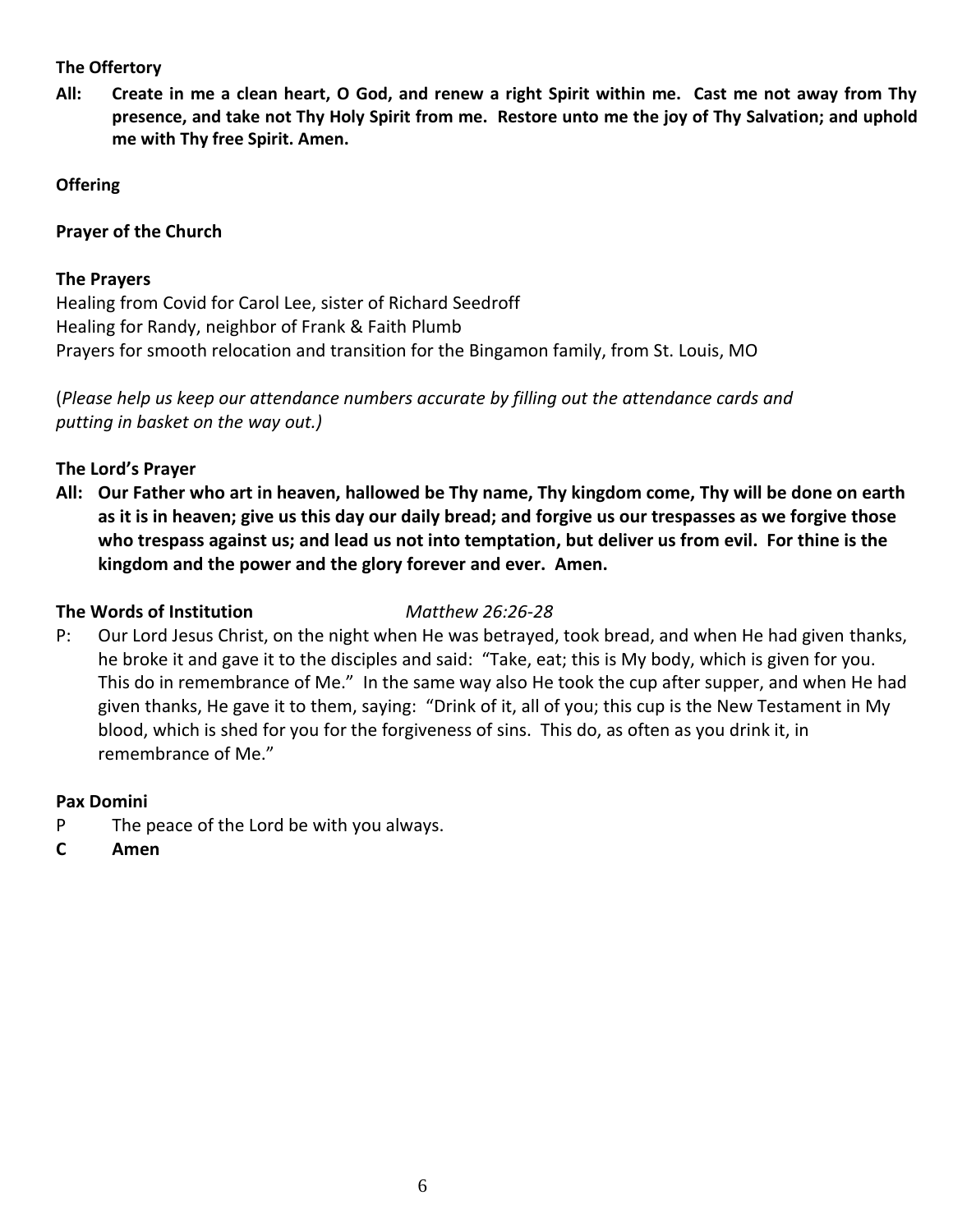





5 God the Father was His source, Back to God He ran His course. Into hell His road went down, Back then to His throne and crown.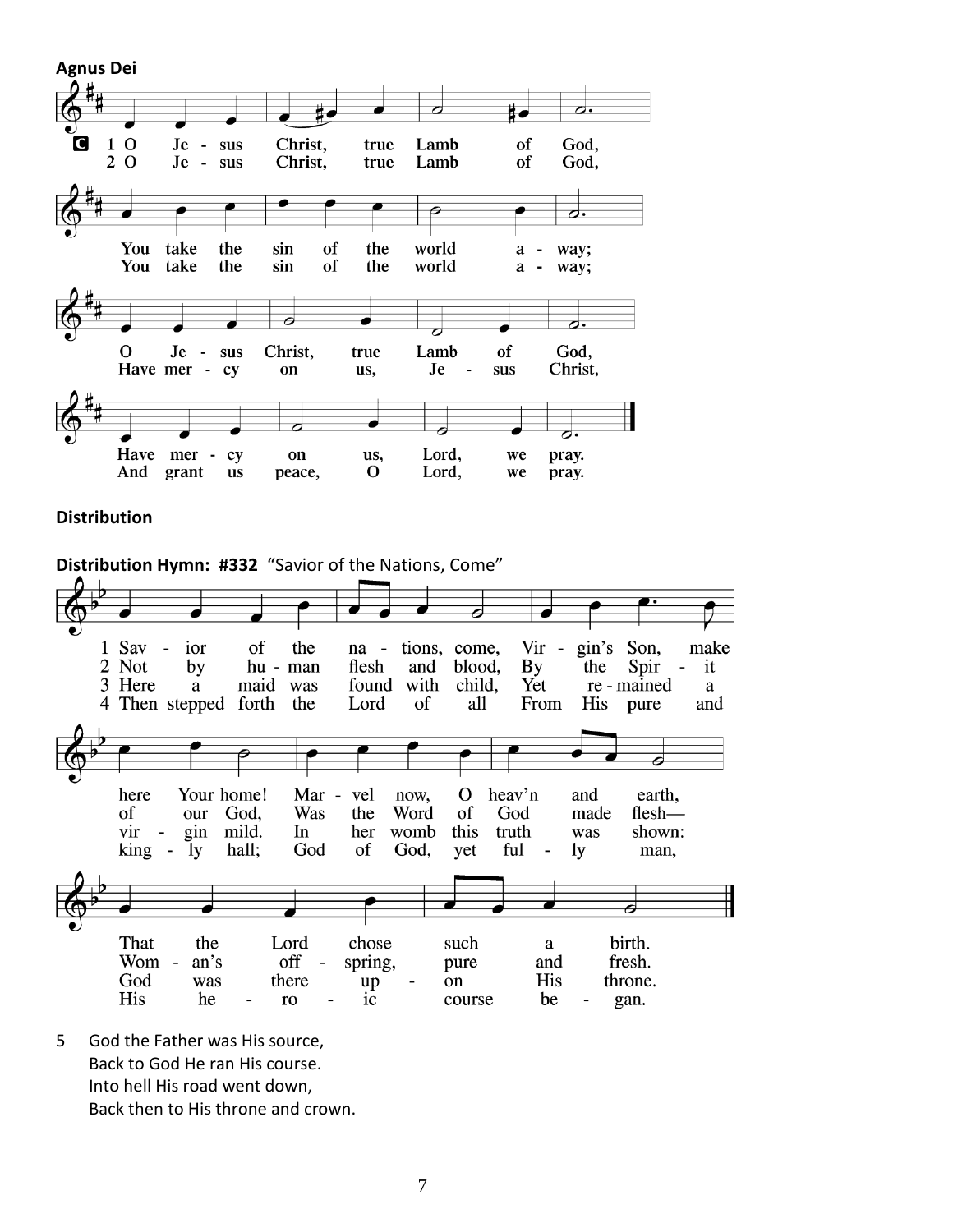- 6 For You are the Father's Son Who in flesh the vict'ry won. By Your mighty pow'r make whole All our ills of flesh and soul.
- 7 From the manger newborn light Shines in glory through the night. Darkness there no more resides; In this light faith now abides.
- D 8 Glory to the Father sing, Glory to the Son, our king, Glory to the Spirit be Now and through eternity.

Text (sts. 3, 6–7): © 2006 Concordia Publishing House; (sts. 4–5, 8): © 1978 Concordia Publishing House. Used by permission: LSB Hymn License no. 110000800<br>Text (sts. 1–2) and tune: Public domain

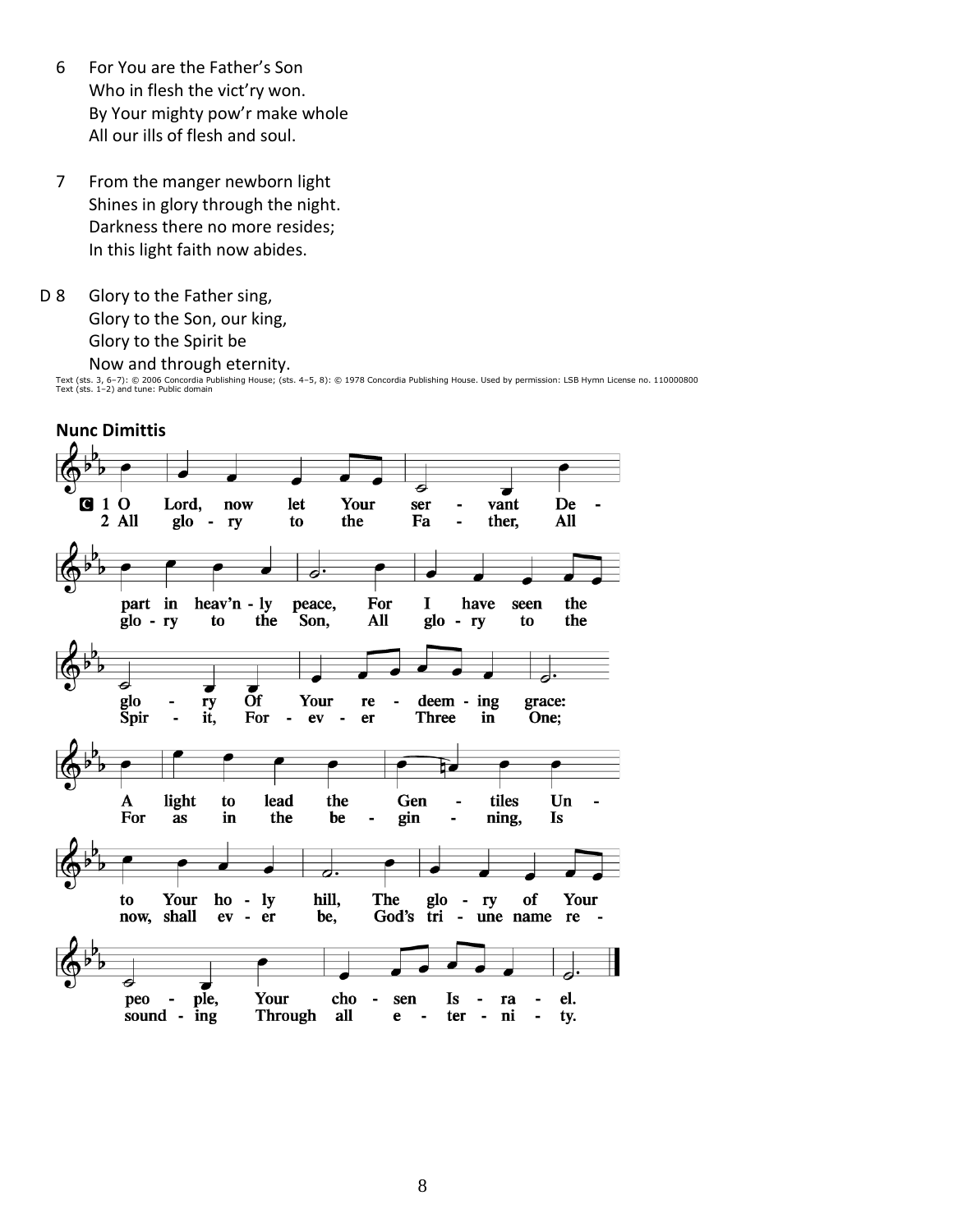#### **Post-Communion Collect**

P: Let us pray

Gracious God, our heavenly Father, You have given us a foretaste of the feast to come in the Holy Supper of Your Son's body and blood. Keep us firm in the true faith throughout our days of pilgrimage that, on the day of His coming, we may, together with all Your saints, celebrate the marriage feast of the Lamb in His kingdom which has no end; through Jesus Christ, Your Son, our Lord, who lives and reigns with You and the Holy Spirit, one God, now and forever.

**C: Amen.**

#### **The Benedicamus and Benediction**

- P: Let us bless the Lord
- **C: Thanks be to God.**
- P: The Lord bless you and keep you. The Lord make His face shine on you and be gracious to you. The Lord look upon you with favor and give you peace.
- **C: Amen.**

## *Offering will be taken at the door on the way out*



**Altar flowers are placed to the glory of God.**

*The Hispanic Congregation Service wants to give thanks to this beautiful family of Immanuel. Each one of you reflects the love of Jesus Christ and together we will grow the kingdom of God Happy Thanksgiving!!! Blessings Pastor Miguel and Katherine* 

*Services will be live-streamed and a recording of service will be posted by the end of the day.* 

#### *Please keep the church office updated on prayers that have been asked to be kept on indefinitely, military and ones for continued healing or cancer treatments.*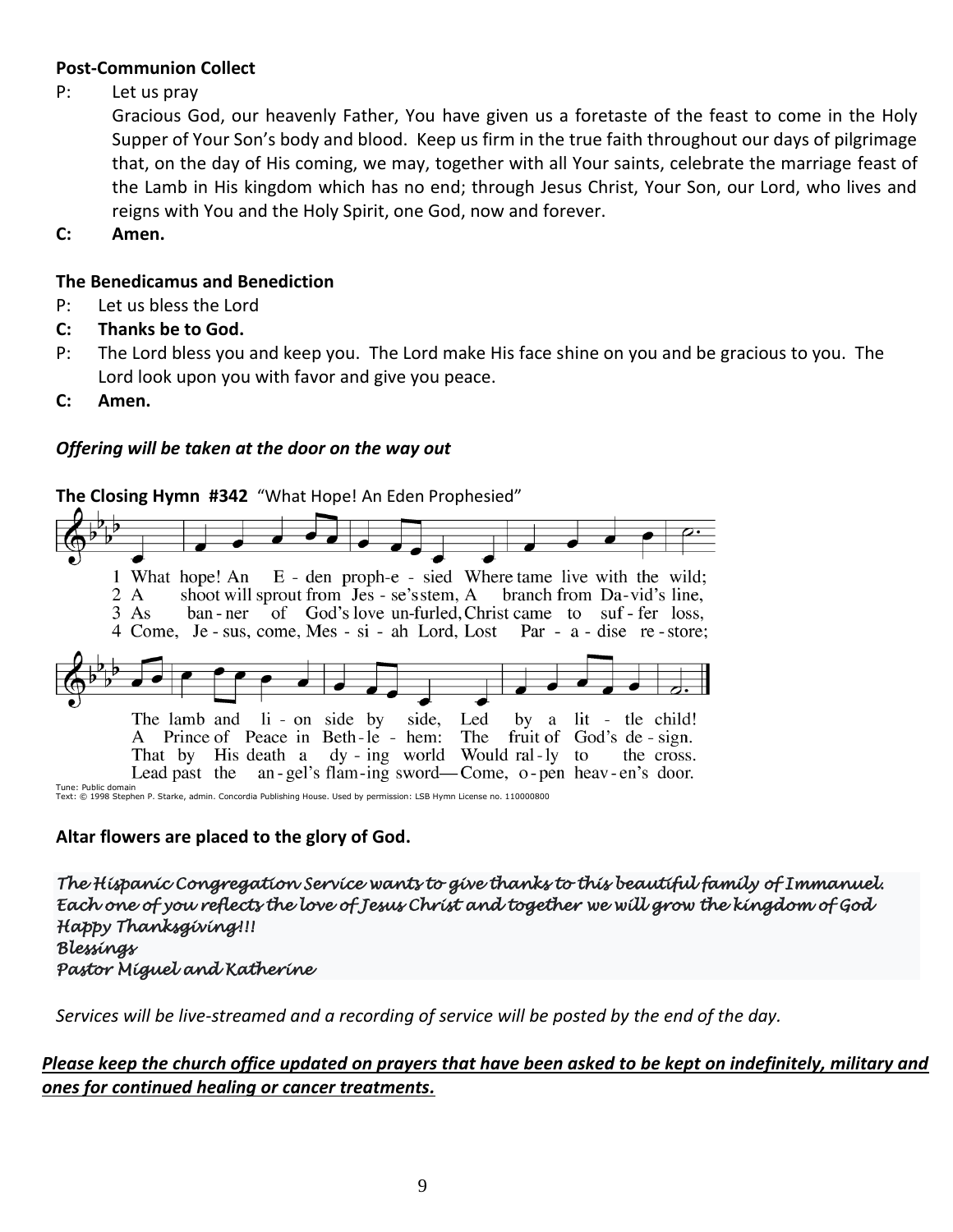#### **Continued Prayers**

We pray to God our Lord for the new Hispanic Mission in Immanuel and that through the Holy Spirit he will give us guidance to share the Gospel with new families. Safe travel for the Farnsworth's Employment for those struggling to find a job

#### **Healing**

Ray Dempsey

#### **Battling with Cancer or Serious Illness**

Dr. Khalid Mahmood, father of Farrah Briggs Richard Seedroff Barbara Knott Amber, mother of Emma Bieske Yvonne Lenzen, grandmother of Grace Sierra Gloria McNail, aunt of Susan Tumlin Cheryl Ford Pat, suffering with dementia, Aunt of Beth Hutches Joann, friend of Beth Hutches Anona, friend of Susan Tumlin Cathy Nichols with terminal cancer, mother of Cathy Wilson Raymond, brother of Barbara LaVere David, brother of Larry Habeck Barbara LaVere Tracy, cousin of Jacquelyn Hahn Lisa Steinbrueck, niece of the Steinbrueck's Alan Sparks Don Swisher, step-father of Larry Habeck Bill, (w/brain cancer) uncle of Brian Littrel David Parkinson, brother of Betty Loraamm Tom Meyferth

#### **PRAYERS FOR THOSE SERVING OUR COUNTRY Safety for… and strength for families:**

Matthew Reikowski as he is deployed on the Carl S. Vinson Logan Crouse, US Army, great-nephew of Joan Crouse, stationed at Ft. Campbell in NC Carson Crouse, US Army, great-nephew of Joan Crouse, stationed at Ft. Bragg Samuel Drake, Captain stationed at Holloman AFB in Alamogordo, NM, son of Kerry Drake Xander Ritter, USMC, deployed to Okinawa, Japan Matthew Albers, Major in USAF and in command in Sacramento, CA, son of Deb Albers Gavin Mattson, para-rescue man, stationed in the Panhandle of FL, grandson of Edith Mattson Jeremy Brockmeier (USMC) & family, stationed in South Korea, son of Jerry and Janice Brockmeier

#### **PRAYERS FOR OUR FAMILIES**

Sunday: Aaron & Donna Hynick, Andrew, Jonah Monday: Lynette Irani, Aspi, Perin, Eric Tuesday: Bonny Jacobi Wed: Don & Gina Jaeger Thursday: Sally James Friday: Christy Jones Saturday: Gayle Kelley, James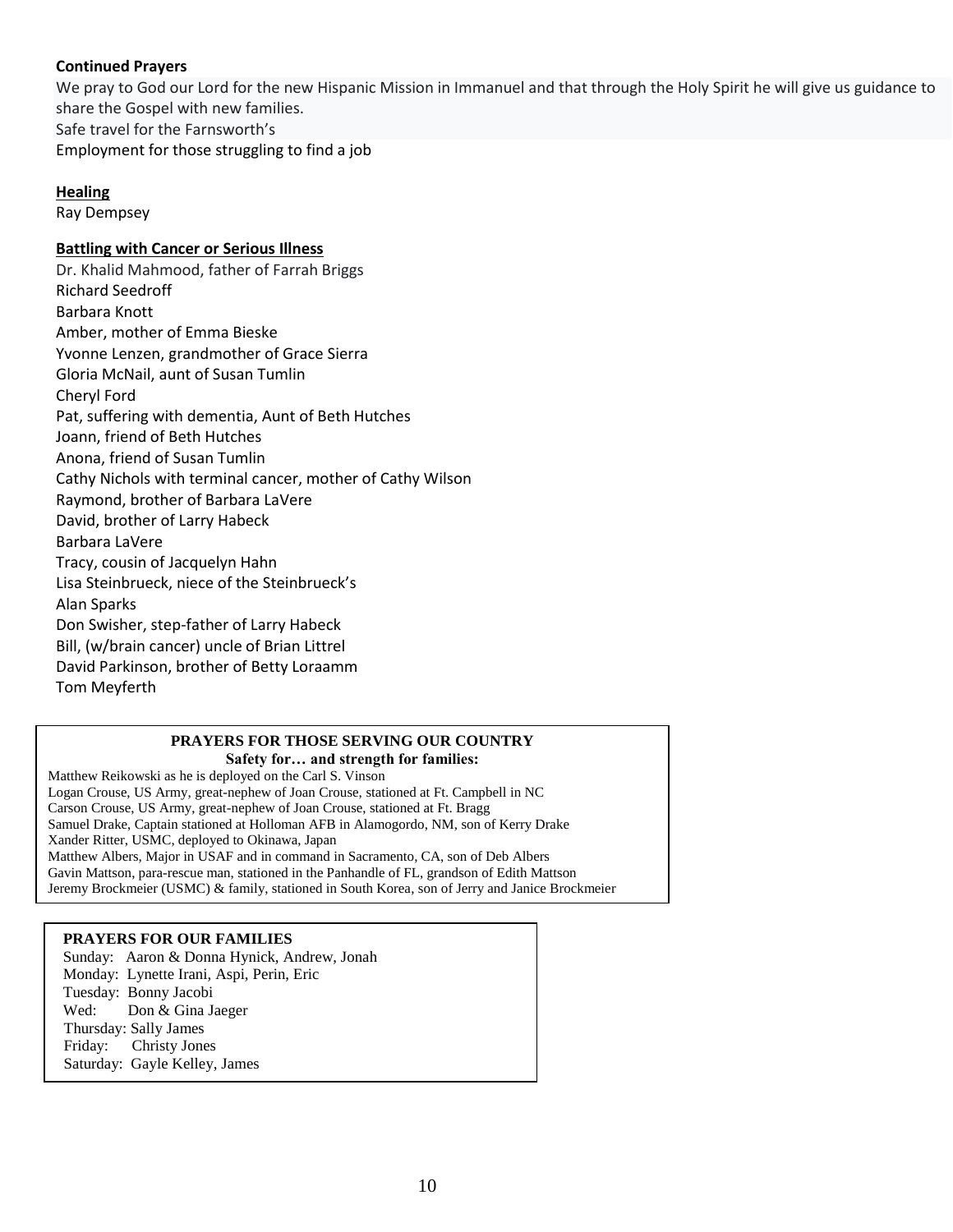#### **PRAYERS FOR OUR SCHOOL STUDENTS & FAMILIES** Sunday Sione Gomes Monday: Avigail Gonzalex Tuesday: Dontae Gonzalez Wed: Avery & Charlie Graf Thurs: Isabella Gutierrez Friday: Emily Guevara Saturday Leonardo Guzman

Please take this scripture and prayer that the Transition Committee has prepared and place it on your refrigerator or in a spot where you can see it often. We would encourage all of our Immanuel family to memorize the scripture verse each week and to daily lift each other, the Committee and Pastor Farnsworth in prayer.

But they that wait upon the Lord shall renew their strength; they shall mount up with wings as eagles; they shall run, and not be weary; and they shall walk, and not faint. *Isaiah 40:31*

*Father, we confess we have difficulty in waiting patiently. As we continue through this process of transition, help us to wait with eager anticipation, like children waiting for Christmas or a couple waiting for the arrival of their child. May Your words through Isaiah be words of comfort and of hope. May we wait with expectation toward what You are going to do, because it is then that we "will soar on wings like eagles". Father, give us the strength to wait on You. In Christ's name we pray, Amen.*